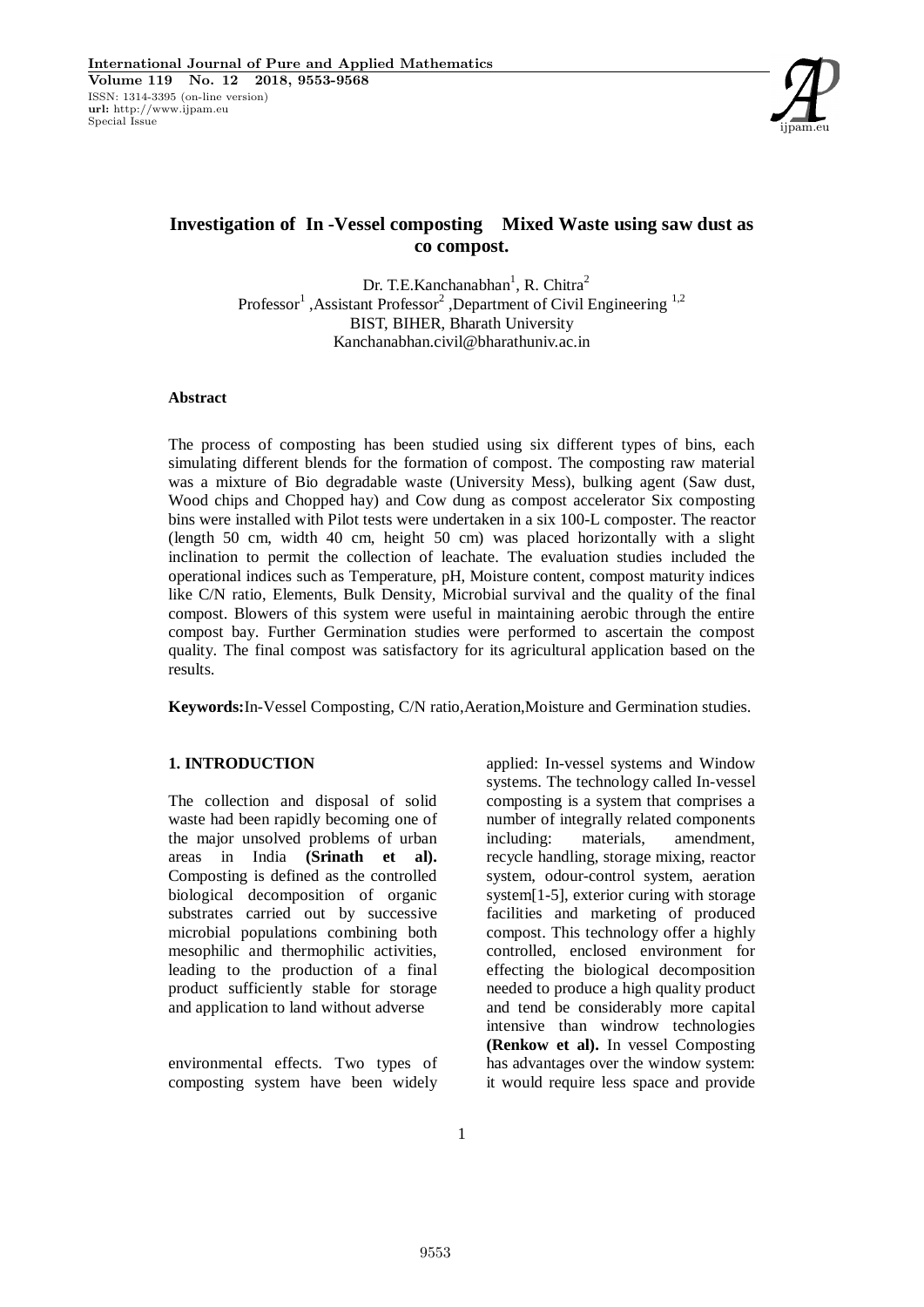better control than windows. It would involve high process efficiency **(J.I. Chang et al).** This study had been conducted to evaluate the performance of a lab-scale In – vessel composting and the evaluations were focused on operational indices such as compost maturity indices and the quality of the final compost. Forced-aeration had been recognized as simple, economical and quick treatment process for organic solid waste. It had also interested operators of other systems because of their low odor emission, which would results from their no-turning operation and an adequate air supply **(Masafumi Tateda).** The study also investigated changes in microbiological and physicochemical parameters during single batch composting of municipal organic waste<sup>[6-13]</sup>. The inter-relationship between the microbial biomass as well as several physicochemical parameters was also evaluated. In recent years, the In recent years, the development and widespread use of more expensive In-

### **2. MATERIALS AND METHODS**

The process of composting was studied using six different types of reactors, each simulating a different condition for the formation of compost based on the C/N ratio. Bio degradable Solid waste from the Mess in the University was mixed with cow-dung slurry. The cow dung was obtained from the cattle shed in Jeppaiar Milk[24-30]. It was dried to remove odour and then 10 % cow dung slurry was prepared as follows. 100 g of cow dung was mixed with 1000 ml of water. The fibers in the water were filtered using cloth filter. Saw dust from wood mill from the university were mixed with food wastes as bulking agent

vessel systems for the processing of green bio wastes had been resulted from legislative pressures on the safety of the composting process and the subsequent use of the compost product **(Antizar-Ladislao).** Such systems also allow for more precise control of the composting process, particularly in terms of moisture and temperature. The scope of the study included the design and testing of a household compost reactor working aerobically, which was inoculated with cow dung containing compost accelerating microorganisms and Bulking agents such as saw dust to achieve substantial and rapid volume reduction of the bio waste. The compost from the designed aerobic reactor provided good humus to build up a poor physical soil and some basic plant nutrients. This proved to be an efficient, eco-friendly[14-23], cost-effective and nuisance-free solution for the management of household solid waste **(Srinath et al).**

in the rectangular bin. The saw dust had been sieved using 4.75 mm mesh and the particles retained in them was used as bulking agent and supplemented with grains and minerals. Pilot tests were undertaken in a six 100-L static composter[31-37]. The reactor (length 50 cm, width 40 cm, height 50 cm) was placed horizontally with a slight inclination to permit the collection of leachate. A plastic mesh was fitted at the bottom of the receptacle to support the material and separate it from possible leachates. A 3-cm polyurethane foam layer provided thermal insulation. Several holes were perforated through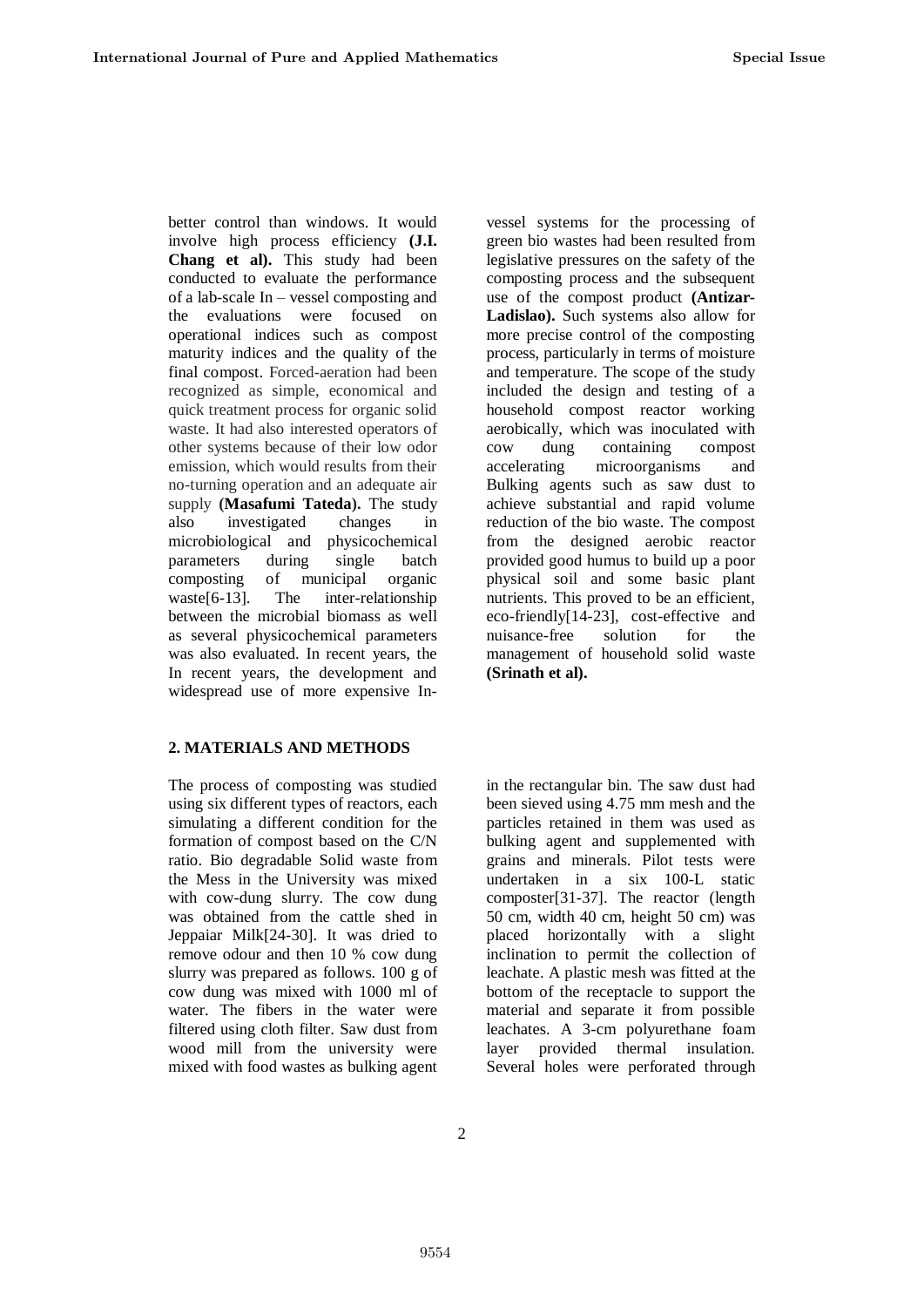the walls of the vessel to permit air movement, leachate removal and the insertion of different probes. The loading of the reactor was performed by initially spreading a layer of pebbles of thickness 1 cm. at the top of the under drainage perforated pipes. Then dry leaves were spread and sprinkled with water to impart some moisture within the reactor. A layer of soil was placed over the leaves[38-42]. The reactor was then

loaded with waste. A thin iron pipe with a uniform holed loop tail was kept inside the reactor. The mixture (composting source) was fixed on a stainless disc mesh 10 cm above the bottom and aerated through the mesh covered by the loop tail using blowers. A schematic diagram of the pilot-scale in-vessel composting plant evaluated in the study is illustrated in figure 1.



**Figure 1 – Plan and front of Rectangular bin used in composting**

The mixing ratio of bulking agent to food waste with cow dung had been described in table 1 on a weight basis to adjust the C/N ratio. The compost samples at different decompositions degrees were dried at  $60^{\circ}$ C. In case of

3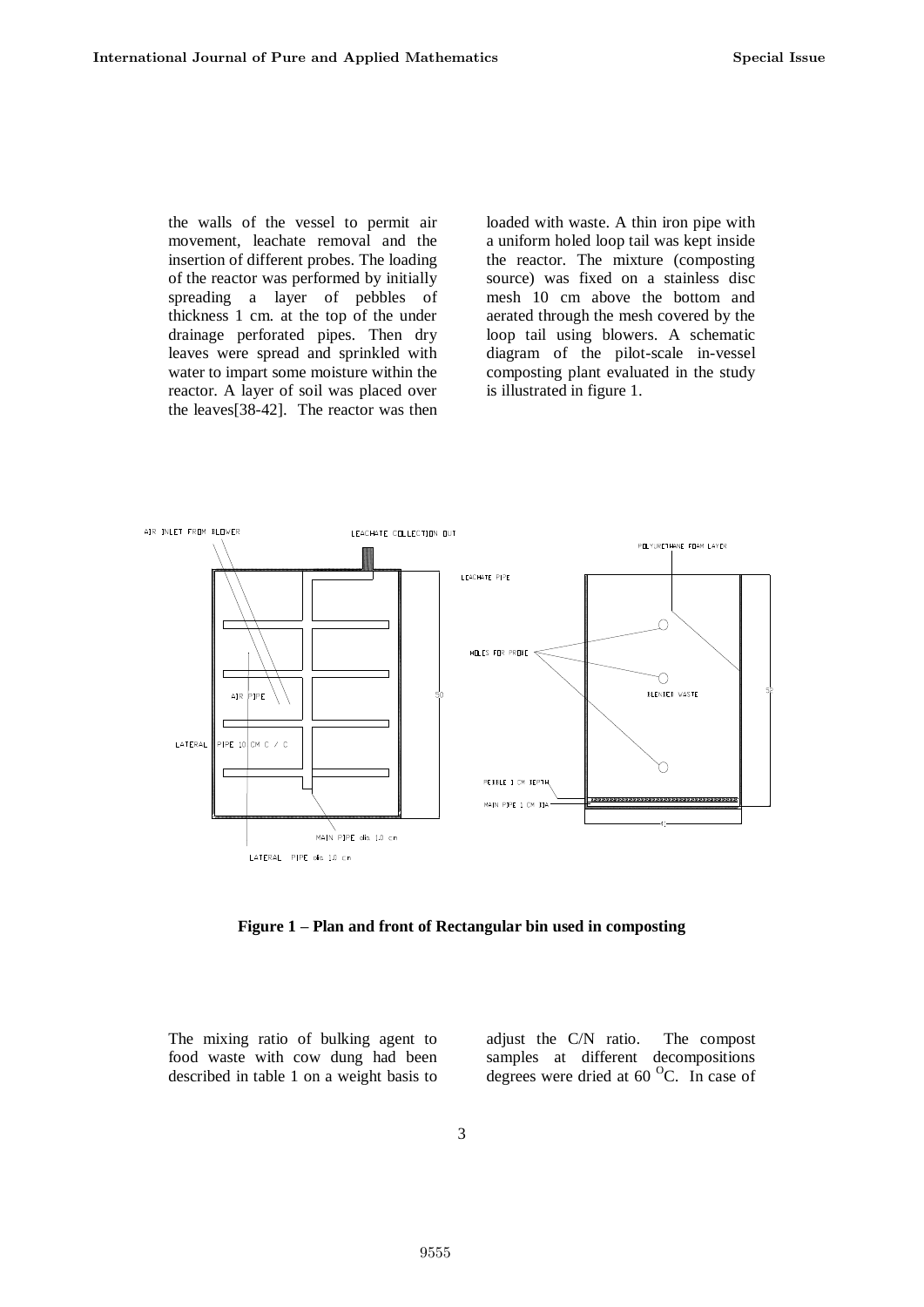the compost samples and mature compost the compost was separated from bulking agents using 4.75 mm sieve[43-46]. It was ground in a coffee

grinder to homogenize and powdered, dry samples (7–10 mg) were used for the analysis.

Chromium and Aluminum was determined using Atomic Absorption Spectrometer following EPA 3050 B. Bulk density was determined using graduate cylinder method. Particle size Distribution was determined using sieve analysis and Water Holding Capacity (WAC) values were determined by soaking the materials in distilled water for 24 h, draining off the gravitational water during another 24 h under cover to limit evaporation, and then drying at 103 <sup>O</sup>C for 24 h to determine the final moisture content. Finally the germination study was done by growing seeds in compost obtained from different blends taken in plastic pots. It was spread in layer of about 3 cm height. A trace paper was placed in the top and sprinkled with water.

| S. no          | <b>MATERIALS</b> | <b>Blend</b> | <b>Blend</b><br>П | <b>Blend</b><br>Ш | <b>Blend</b><br>IV | <b>Blend</b><br>v | <b>Blend</b><br>VI |
|----------------|------------------|--------------|-------------------|-------------------|--------------------|-------------------|--------------------|
|                | Cow Dung $(g)$   | 550          | 550               | 550               | 550                | 550               | 550                |
| $\overline{2}$ | Food waste $(g)$ | 1200         | 2450              | 3700              | 4950               | 6200              | 7450               |
| 3              | Saw dust $(g)$   | 8250         | 7000              | 5750              | 4500               | 3250              | 2000               |
|                |                  | 10000        | 10000             | 10000             | 10000              | 10000             | 10000              |

# **Table 1 Typical Composition of Blends – Saw dust**

The pH was measured using a pH electrode. 1 g of sample each bin was taken and oven dried for on e hour. It was ground well and mixed with 50 ml of water.  $(1:50 \, (w/v))$ . The Moisture Content (MC) was measured using Hydrometer. The Temperature was measured using Multi Stem Thermometer. The analyzer Vario EL was used for the elemental analysis (Carbon, Nitrogen, Hydrogen and Sulphur) of the samples. Vandate Molybdate method and Flame photometer were used for the determination of Phosphorous and Potassium. The Total Bacterial Count (TBC).was determined as per methods of sampling and microbiological examination of water. The elements include Copper, Zinc, Iron[47-50], Manganese, Cobalt,

**3. RESULTS AND DISCUSSION** The Central Public Health and Environment

Engineering Organization (2000) specify that the Nitrogen, Phosphorous and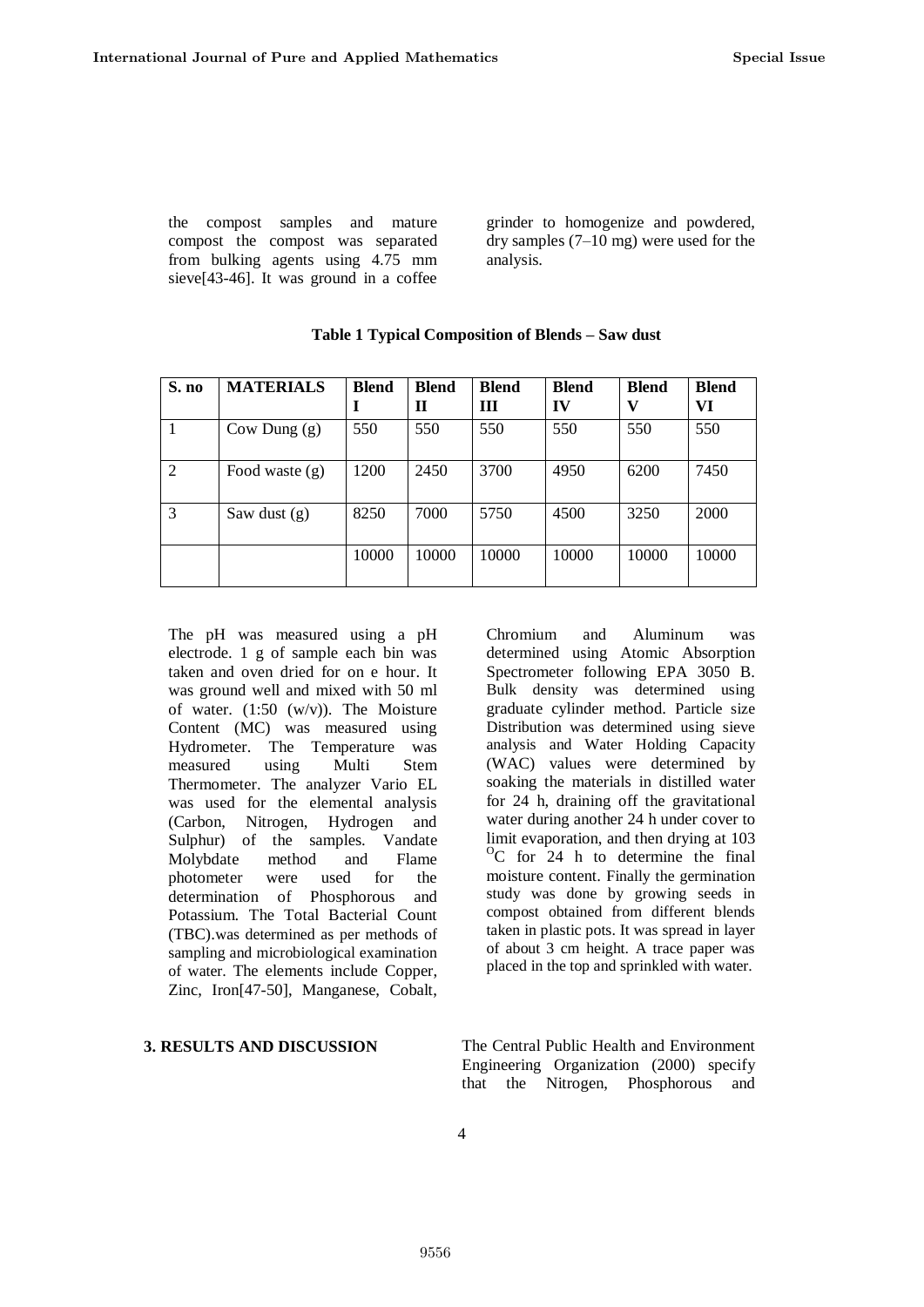Potassium (NPK) contents for compost should be more than 1% each. The nitrogen should be in the form of nitrates for proper utilization by the plants. The C/N ratio should be between 15 and 20. Hence the qualities of the composts produced in the different reactors were compared in the light of the above recommended properties.

### *3.1 Variation of Carbon (%)*

Carbon availability plays a major role in N immobilization. While degrading organic compounds, microbes waste from 60% to 70% of the Carbon as carbon dioxide and

incorporate (immobilize) only 30–40% of the Carbon into their body as cellular components **(Suzelle Barrington et al).** Changes in the carbon content during the compost period for saw dust is detailed in Table 2. The content of the carbon decreased gradually as the decomposition period progressed. Initially the contents were around 47. %. It had been drastically reduced in each blend to 34 % to 18 % in each blends respectively. Around 20 % of carbon had been utilized as a source of energy by micro organisms. Decomposition of organic matter is brought about by microorganisms that use the carbon as a source of energy and nitrogen for building cell structure.

| <b>Days</b> | U     | 15    | 30    | 45    | 60    |
|-------------|-------|-------|-------|-------|-------|
| Blend 1     | 47.65 | 29.80 | 43.47 | 38.94 | 35.21 |
| Blend 2     | 47.20 | 19.39 | 44.13 | 38.61 | 32.61 |
| Blend 3     | 48.65 | 19.12 | 38.50 | 29.90 | 29.19 |
| Blend 4     | 48.70 | 17.54 | 24.05 | 35.30 | 29.30 |
| Blend 5     | 47.95 | 31.27 | 23.10 | 21.82 | 14.65 |
| Blend 6     | 47.10 | 30.17 | 20.97 | 20.61 | 18.20 |

**Table 2 Variation of Carbon for saw dust (%)**

### *3.2 Variation of Nitrogen (%)*

The Nitrogen content had increased in the blends in probably by mineralization of organic matter as well as loss of carbon. The increase of nitrogen showed the good quality of bio compost. Nitrogen fixing bacteria would also contribute the increase but in the blends 4, 5 and 6 the Nitrogen content had decreased as shown in table 4. The high

temperature and the excessive amount of ammonia would have inhibited the bacterial growth. The stored nitrogen was then used by other organisms to form new cell material. In the process more carbon was used. Thus, the amount of carbon was reduced to a more suitable level while nitrogen is recycled.

**Table 3 Variation of Nitrogen for saw dust (%)**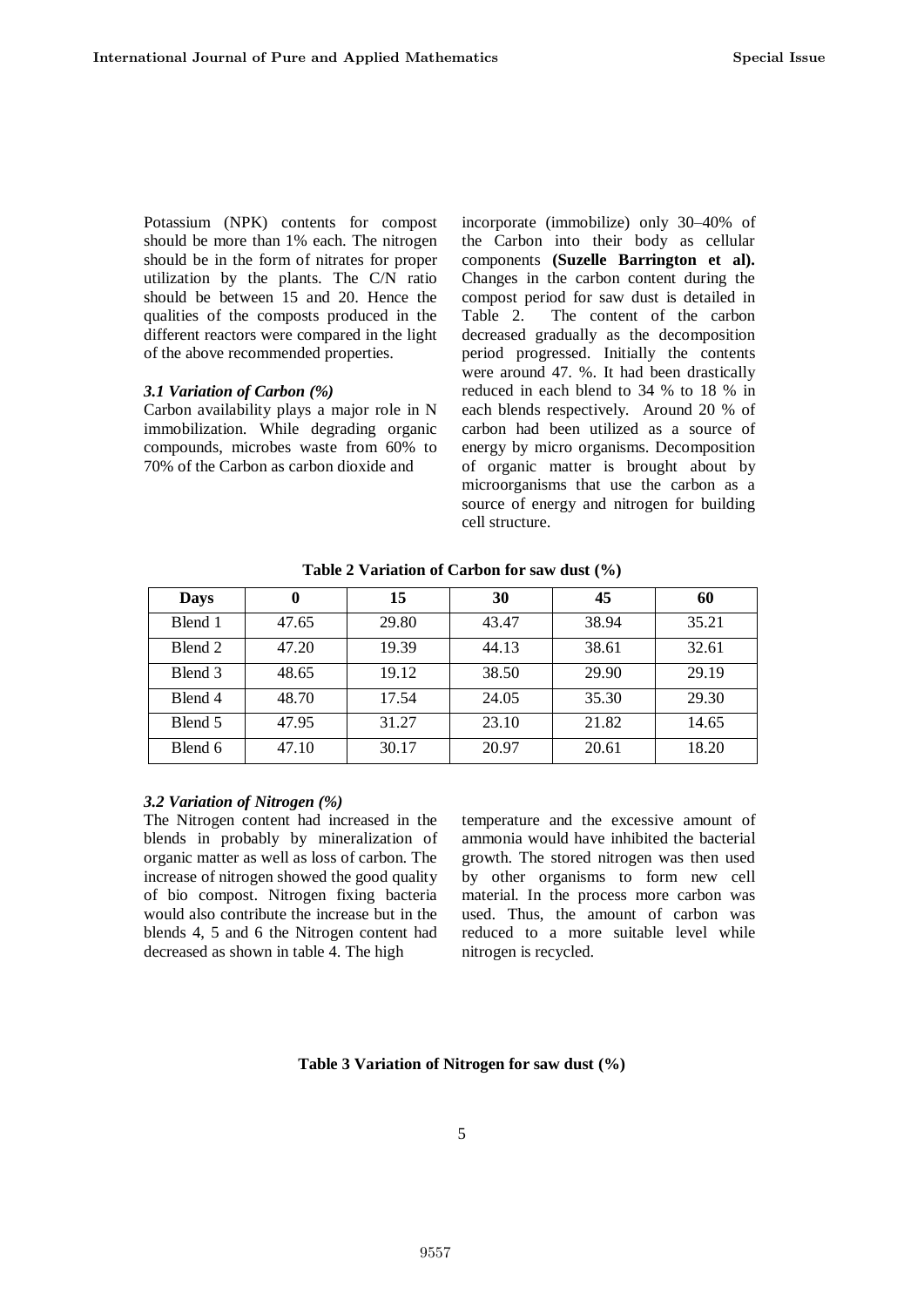| <b>Days</b> | $\bf{0}$ | 15   | 30   | 45   | 60   |
|-------------|----------|------|------|------|------|
| Blend 1     | 0.67     | 0.98 | 1.00 | 0.95 | 0.87 |
| Blend 2     | 0.77     | 1.21 | 1.04 | 1.08 | 1.20 |
| Blend 3     | 1.17     | 1.06 | 1.27 | 1.30 | 1.36 |
| Blend 4     | 1.57     | 1.38 | 1.45 | 1.20 | 1.22 |
| Blend 5     | 1.77     | 1.36 | 1.42 | 1.39 | 1.18 |
| Blend 6     | 1.57     | 1.14 | 1.17 | 1.05 | 1.11 |

# **3.3 Variation of C/N Ratio.**

C/N ratios in the composting reactors can also be initially within the range 50:1–100:1 while C/N ratios normally encountered in a composting process are around 75:1. **(Alex Godoy-Fa undez et al).** Compost maturity index based on C/N ratio is a very important parameter for compost production and application. Numerous maturity indices have been proposed, but no single method can be universally applied to all composts due to

variation in feed stock and composting technology. The compost from the blend 1 reactor would not be suitable for land application since the excess carbon would tend to utilize nitrogen in the soil to build cell protoplasm, consequently resulting in loss of nitrogen in the soil on which it would be applied as in table 5 On the other hand, the low C/N in the compost formed in Blend 6 would not help to improve the soil structure.

| <b>Days</b> | $\boldsymbol{0}$ | 15    | 30    | 45    | 60    |
|-------------|------------------|-------|-------|-------|-------|
| Blend 1     | 72.11            | 40.51 | 38.32 | 39.94 | 35.56 |
| Blend 2     | 61.70            | 32.55 | 32.79 | 32.69 | 25.25 |
| Blend 3     | 40.73            | 26.53 | 25.59 | 25.08 | 22.04 |
| Blend 4     | 31.12            | 25.75 | 27.62 | 24.92 | 21.05 |
| Blend 5     | 27.17            | 24.41 | 23.43 | 22.89 | 20.19 |
| Blend 6     | 25.05            | 22.19 | 21.43 | 17.32 | 9.18  |

### **Table 4 Variation of C/N ratio for Saw dust**

#### **3.4 Variation of Temperature**

Temperature is an important parameter in composting both as a result and as a determining factor for microbial activity. Sanitization of the composting process is

achieved by the thermophilic temperatures which kill many of the pathogens that may be initially present in the mixture. Measured temperatures in composting plants usually vary according to aeration mode as well as location of measurement points in the composting mass (**Quazi H. Bari et al**). As in figure the temperature rises gradually due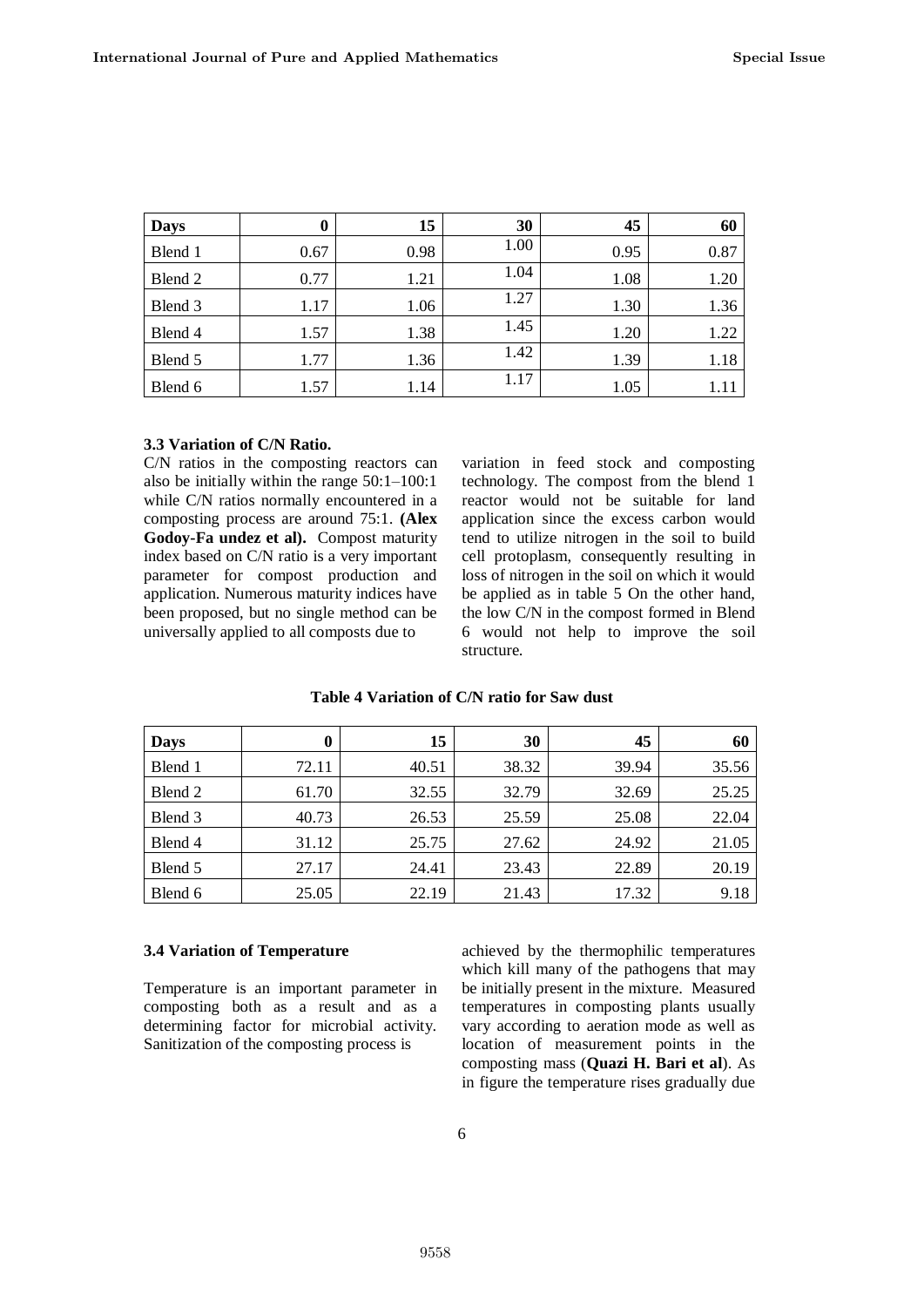to heat generation from microbial activity and so the composting process experiencing an initial rise in temperature followed by declining, stabilized temperatures. The declining phase result as microbial activity decreases due to lower levels of available organic matter (**Hagerty et al)**. The temperatures were determined in all the six bins of composting mass at a given time. The temperature of the Blend 3 and 4 increased rapidly from 46 to 58  $^{\circ}$ C within a period of 5 days and further decreased to  $47 \text{ °C}$  at the end of 60 days in the case of saw dust as bulking agent



Figure 2 Variation of Temperature for Saw dust

### **3.5 Variation of Moisture Content (MC)**

The moisture level required for effective thermo-composting is between 55% and 65% whereas kitchen waste usually has higher MC and, therefore, adding bulking agents such as saw dust, or shredded paper would help to reduce the moisture level and to develop the thermophilic condition. The heat generated during the degrading process also helps in reducing the moisture content **(Jaya et al).** According to **Finstein et al** *.*moisture loss during the composting

process can be used as an index of the decomposition rate, since the heat generation which accompanies decomposition drives vaporization. The moisture content in the case of saw dust as bulking agents at the start was 62. % and during the whole process, it was in the acceptable range of 50% to 60%. As in figure 3. The moisture content was adequate and would probably not cause any major differences in process performance.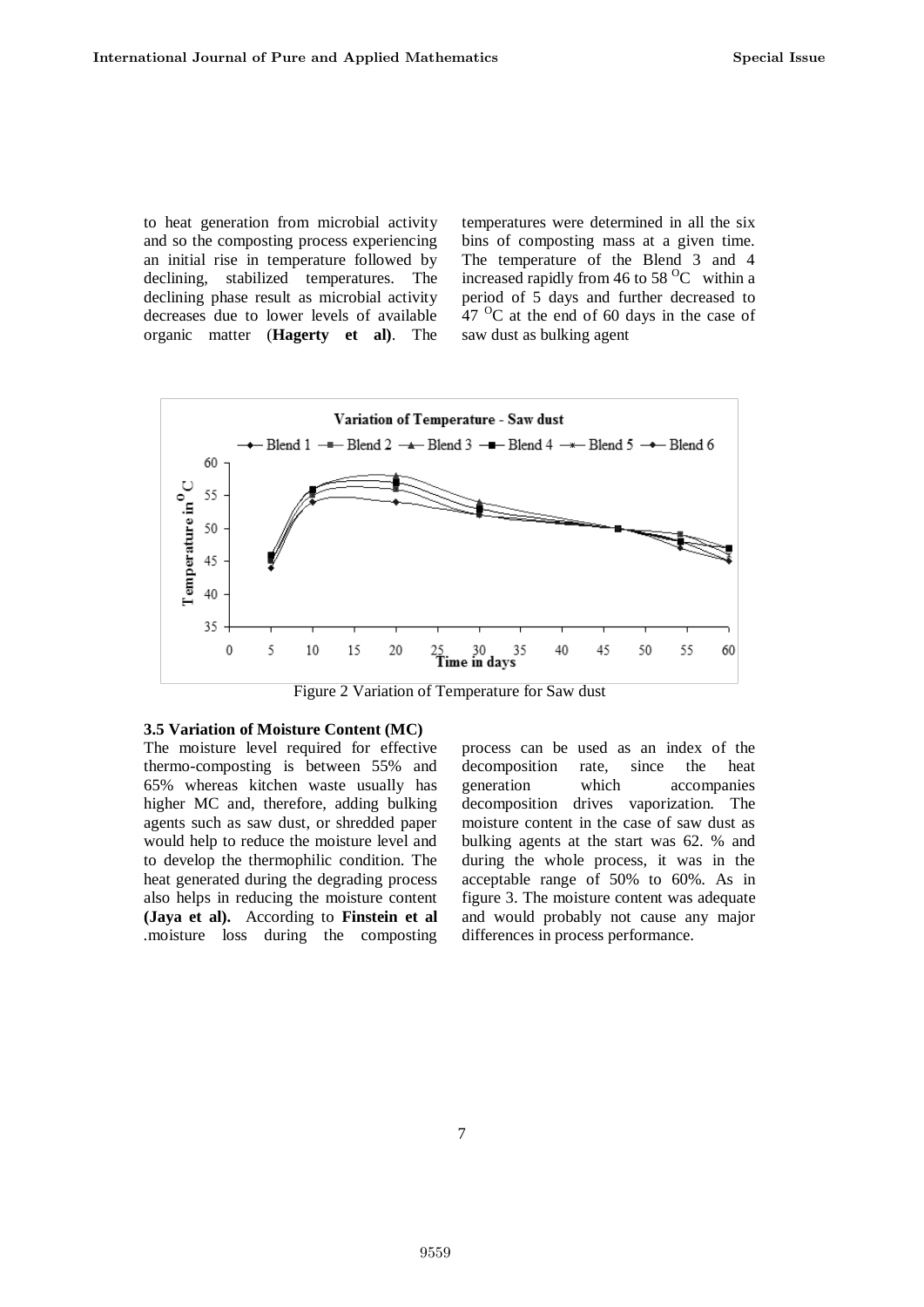

Figure 3 Variation of Moisture Content for Saw dust

### **3.6 Variation of pH**

pH is one of the key factors for microbial metabolism, pH was monitored in the composting substrates every 5 days. In the conditions of excess of nutrients and oxygen, pH values are expected to drop following aerobic microbial degradation. **(Alex Godoy-Fa undez et al).** Before treatment, all reactors presented a pH range

close to neutrality (pH 7.0–7.5) and no statistical differences were found between reactors as in figure 4. Once the treatment started, pH changes were observed in the reactors. Significant lower pH values were observed in the reactors with low food waste ratio.



Figure 4 Variation of pH for Saw dust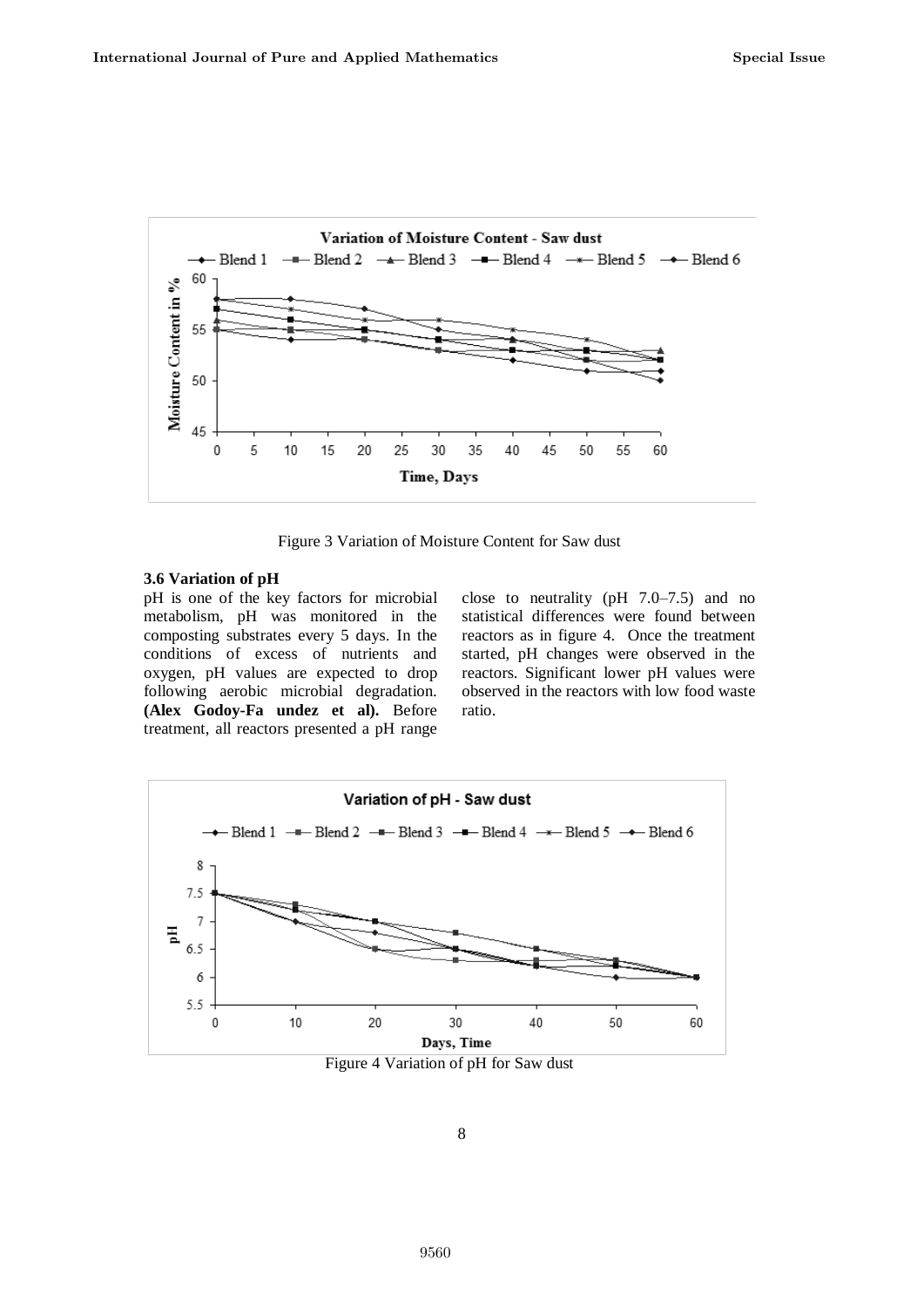### **3.7 Elemental Analysis**

Compost also contained trace elements essential for plant growth such as Copper, Zinc, Manganese, and Iron with nutrients such as Potassium and Phosphorous. Results as in table 7 indicated that the compost has a high potential as plant fertilizer with appropriate concentration of nutrients required by the plants **(Terman G. L et al).** Other elements in trace forms would improve the ion exchange capacity of soil. Of all the other parameters, Potassium is the only element that is present in a form that can be easily leached **(Polprasert)** The low potassium content in the compost (0.05–0.167%), compared to the recommended 1% for composts, may be attributed to its draining out in the form of leachate. Effective use of some fibrous material like straw or wood chips, which can

absorb relatively large quantities of water and still maintain their structural integrity and porosity, could prevent the loss of potassium from the compost formed. Phosphorous in organic material was released by mineralization process involving micro organisms. The total phosphorus in the compost of each blends showed gradually lower values loss of total phosphorous was probably due to the mineralization of organic phosphorous and consumption by microbes. Table 5 list the % of elements in the blends. Compost application was generally perceived to be beneficial to the soil and crops because of improved soil structure, increased cation exchange and water holding capacity, and the addition of plant nutrients. **(Dick W et al, Kerner et al).**

| Element | Zinc  | Copper | Iron   | <b>Manganese</b> | <b>Potassium</b> | <b>Phosphorous</b> |
|---------|-------|--------|--------|------------------|------------------|--------------------|
| Blend 1 | 0.013 | 0.0019 | 0.1065 | 0.0054           | 0.122            | 0.0658             |
| Blend 2 | 0.012 | 0.0017 | 0.1060 | 0.0050           | 0.130            | 0.0660             |
| Blend 3 | 0.010 | 0.0017 | 0.1062 | 0.0054           | 0.106            | 0.0628             |
| Blend 4 | 0.011 | 0.0019 | 0.1065 | 0.0059           | 0.110            | 0.0708             |
| Blend 5 | 0.009 | 0.0017 | 0.1060 | N <sub>il</sub>  | 0.118            | 0.0608             |
| Blend 6 | 0.010 | 0.0017 | 0.1062 | 0.0050           | 0.114            | 0.080              |

**Table 5 % of Nutrients and Elements in Blends.**

#### **3.8 Germination Studies**

Finally in the study, the seed germination and root elongation of *Lycopersicon esculentum* (tomato) species were used to evaluate quality of compost. . After 5 days of incubation in the dark, the seed germination, root elongation, and germination index (GI),a factor of relative seed germination and relative root elongation) were determined as in table 8. A 5-mm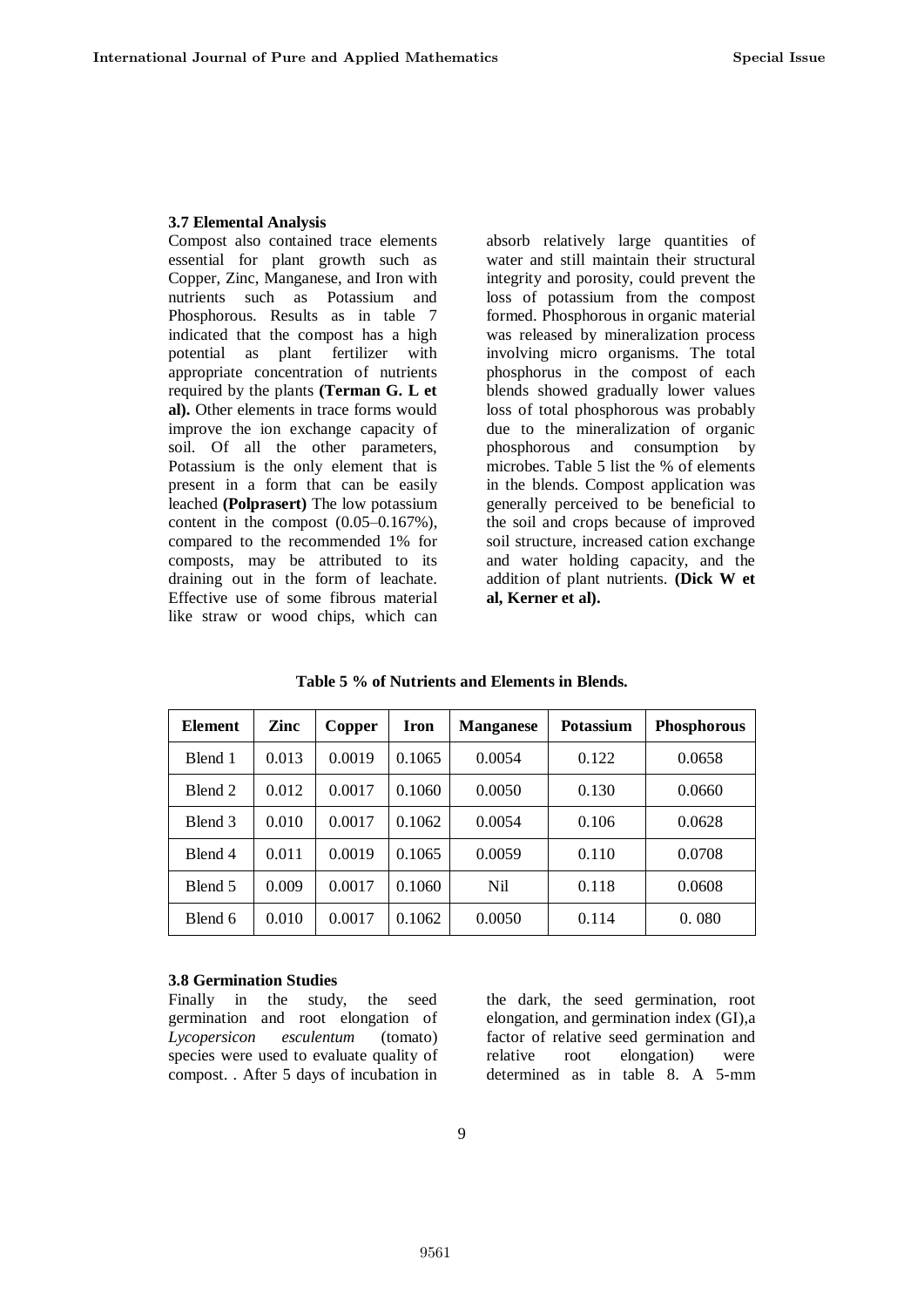primary root was used as the operational definition of germination **(Tiqua et al)** The percentages of relative seed

germination, relative root growth, and GI (figure 6) were calculated **(Tiqua et al)**

|    | Test type       | static                                             |
|----|-----------------|----------------------------------------------------|
| 2  | Pre treatment   | Soak in distilled water overnight                  |
| 3  | Temperature     | $22 \pm 3^{\circ}$ C                               |
| 4  | Light           | None                                               |
| 5  | Test vessel     | 10 x 100 mm Petri dish plus Whatman Number 1 paper |
| 6  | Number of seeds | 10-30 per dish (depending on the size of seeds     |
|    | Replicates      | 3                                                  |
|    |                 |                                                    |
| 9  | Test duration   | 5 days                                             |
| 10 | End point       | Germination, primary root 2 5 mm                   |
| 11 | Replicates      | 3                                                  |

# **Table 6 Seed germination test conditions**

Relative seed germination (%) - number of seeds germinated in litter extract /

number of seeds germinated in control x 100 (1) Relative root growth (%) - Mean root length in litter extract / Mean, root length in  $control x 100$  (2)



GI - (% Seed germination) x (Root growth) 100 (3)

Figure 6 Germination studies for Saw dust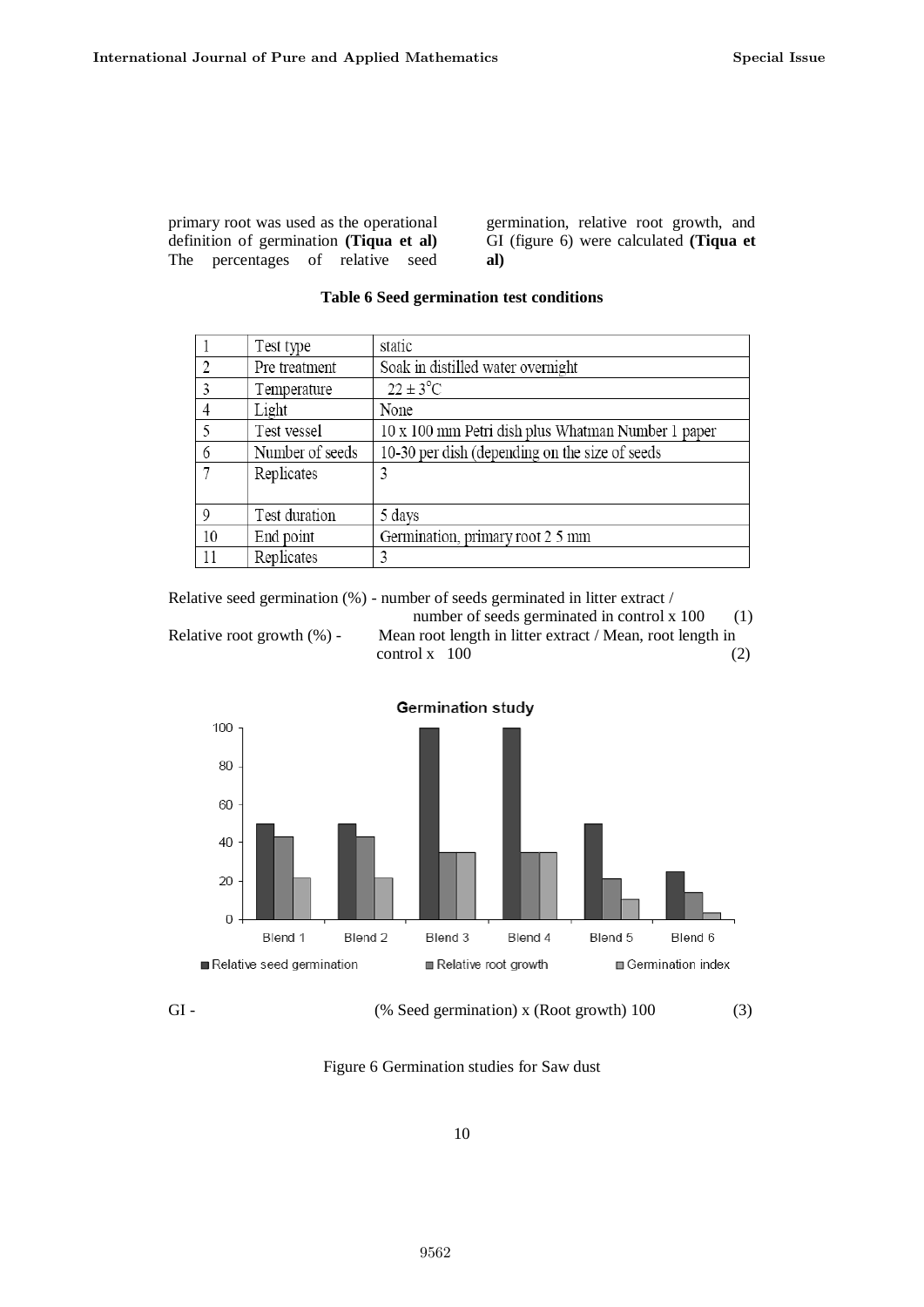# **4. CONCLUSION**

Performance of Lab -scale In-vessel composting for Bio degradable solid waste was valuated in this study. The results of the investigations enabled one to prove the usefulness of the In vessel composting method for utilizing bio degradable solid waste. Specific conclusions that can be drawn from this study include the following:

- The operational indices, moisture content, pH, temperature, and C/ N ratio were useful in evaluating the composting performance. The levels of indices were relatively stable in the latter part of the composting period and remained constant.
- The final compost produced in this study was satisfactory for its agricultural application in terms of heavy metal contents.
- The test of sprouting proved that the mature compost had a better quality than garden soil that was used for comparison. The time of composting is shorter by at least twice than in classical technology, i.e. composting in piles.
- The Blend 4 and 5 had a C/N ratio around 20 with physical operational indices within specified range proved to be an ideal for agricultural application.
- As bulking agents, saw dust found to offer the best properties, with a high water absorption capacity of over, a neutral pH and a moderately C/N ratio and recycled. It could be introduced in residential areas and the compost used to fertilize plants

# **REFERENCES**

- 1. Ramamoorthy, R., Kanagasabai, V., Kausalya, R., Impact of celebrities' image on brand, International Journal of Pure and Applied Mathematics, V-116, I-18 Special Issue, PP-251-253, 2017
- 2. Ramamoorthy, R., Kanagasabai, V., Vignesh, M., Quality assurance in operation theatre withreference to fortis malar hospital, International Journal of Pure and Applied Mathematics, V-116, I-14 Special Issue, PP-87-93, 2017
- 3. Ramya, N., Arthy, J., Honey comb graphs and its energy, International Journal of Pure and Applied Mathematics, V-116, I-18 Special Issue, PP-83-86, 2017
- 4. Ramya, N., Jagadeeswari, P., Proper coloring of regular graphs, International Journal of Pure and Applied Mathematics, V-116, I-16 Special Issue, PP-531- 533, 2017
- 5. Ramya, N., Karunagaran, K., Proper, star and acyclic coloring of some graphs, International Journal of Pure and Applied Mathematics, V-116, I-16 Special Issue, PP-43-44, 2017
- 6. Ramya, N., Muthukumar, M., On coloring of 4-regular graphs, International Journal of Pure and Applied Mathematics, V-116, I-16 Special Issue, PP-491- 494, 2017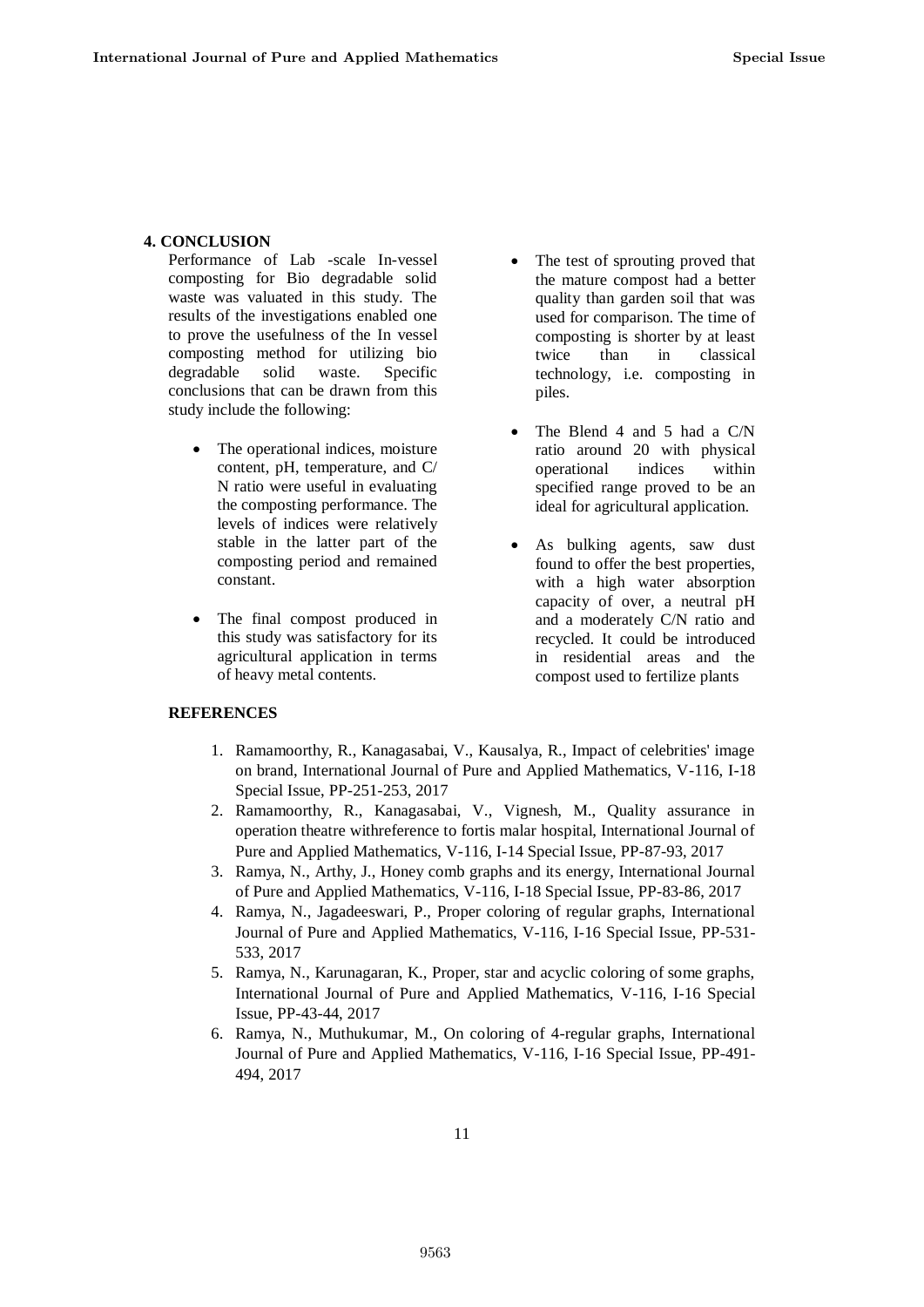- 7. Ramya, N., Muthukumar, M., On star and acyclic coloring of graphs, International Journal of Pure and Applied Mathematics, V-116, I-16 Special Issue, PP-467-469, 2017
- 8. Ramya, N., Pavi, J., Coloring of book and gear graphs, International Journal of Pure and Applied Mathematics, V-116, I-17 Special Issue, PP-401-402, 2017
- 9. Ramya, P., Hameed Hussain, J., Alteration framework for integrating quality of service in internet real-time network, International Journal of Pure and Applied Mathematics, V-116, I-8 Special Issue, PP-57-61, 2017
- 10. Ramya, P., Sriram, M., Tweet sarcasm: Peep, International Journal of Pure and Applied Mathematics, V-116, I-10 Special Issue, PP-231-235, 2017
- 11. Sabarish, R., Meenakshi, C.M., Comparision of beryllium and CI connecting rod using ansys, International Journal of Pure and Applied Mathematics, V-116, I-17 Special Issue, PP-127-132, 2017
- 12. Sabarish, R., Rakesh, N.L., Outcome of inserts for enhancing the heat exchangers, International Journal of Pure and Applied Mathematics, V-116, I-17 Special Issue, PP-419-422, 2017
- 13. Sangeetha, M., Gokul, N., Aruls, S., Estimator for control logic in high level synthesis, International Journal of Pure and Applied Mathematics, V-116, I-20 Special Issue, PP-425-428, 2017
- 14. Sangeetha, M., Gokul, N., Aruls, S., Image steganography using a curvelet transformation, International Journal of Pure and Applied Mathematics, V-116, I-20 Special Issue, PP-417-422, 2017
- 15. Saraswathi, P., Srinivasan, V., Peter, M., Research on financial supply chain from view of stability, International Journal of Pure and Applied Mathematics, V-116, I-17 Special Issue, PP-211-213, 2017
- 16. Saravana Kumar, A., Hameed Hussain, J., Expanding the pass percentage in semester examination, International Journal of Pure and Applied Mathematics, V-116, I-15 Special Issue, PP-45-48, 2017
- 17. Saravana, S., Arulselvi, S., AdaBoost SVM based brain tumour image segmentation and classification, International Journal of Pure and Applied Mathematics, V-116, I-20 Special Issue, PP-399-403, 2017
- 18. Saravana, S., Arulselvi, S., Dynamic power management monitoring and controlling system using wireless sensor network, International Journal of Pure and Applied Mathematics, V-116, I-20 Special Issue, PP-405-408, 2017
- 19. Saravana, S., Arulselvi, S., Clustered morphic algorithm based medical image analysis, International Journal of Pure and Applied Mathematics, V-116, I-20 Special Issue, PP-411-415, 2017
- 20. Saravana, S., Arulselvi, S., Networks, International Journal of Pure and Applied Mathematics, V-116, I-20 Special Issue, PP-393-396, 2017
- 21. Saritha, B., Chockalingam, M.P., Adsorptive removal of heavy metal chromium from aqueous medium using modified natural adsorbent, International Journal of Civil Engineering and Technology, V-8, I-8, PP-1382- 1387, 2017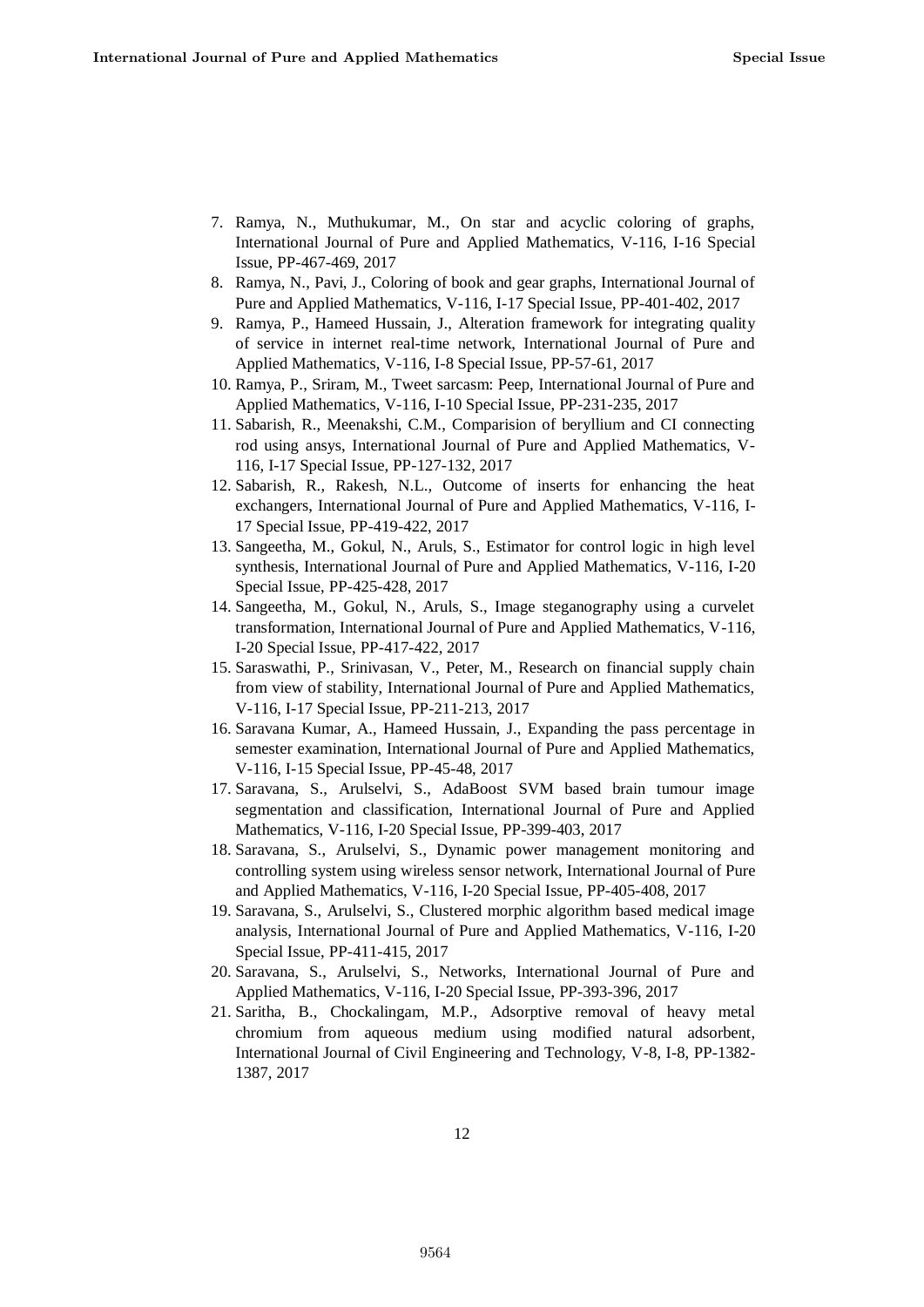- 22. Saritha, B., Chockalingam, M.P., Adsorptive removal of brilliant green dye by modified coconut shell adsorbent, International Journal of Pure and Applied Mathematics, V-116, I-13 Special Issue, PP-211-215, 2017
- 23. Saritha, B., Chockalingam, M.P., Photodegradation of eriochrome black-T dye from aqueous medium by photocatalysis, International Journal of Pure and Applied Mathematics, V-116, I-13 Special Issue, PP-183-187, 2017
- 24. Saritha, B., Chockalingam, M.P., Photodradation of malachite green DYE using TIO<inf>2</inf>/activated carbon composite, International Journal of Civil Engineering and Technology, V-8, I-8, PP-156-163, 2017
- 25. Saritha, B., Chockalingam, M.P., Synthesis of photocatalytic composite Fe-C/TiO2 for degradation of malachite green dye from aqueous medium, International Journal of Pure and Applied Mathematics, V-116, I-13 Special Issue, PP-177-181, 2017
- 26. Saritha, B., Chockalingam, M.P., Removal of heavy  $XX$ <sup>1</sup> from aqueous medium using modified natural adsorbent, International Journal of Pure and Applied Mathematics, V-116, I-13 Special Issue, PP-205-210, 2017
- 27. Saritha, B., Chockalingam, M.P., Degradation of malachite green dye using a semiconductor composite, International Journal of Pure and Applied Mathematics, V-116, I-13 Special Issue, PP-195-199, 2017
- 28. Sartiha, B., Chockalingam, M.P., Photocatalytic decolourisationoftextileindustrywastewaterby TiO2, International Journal of Pure and Applied Mathematics, V-116, I-18 Special Issue, PP-221-224, 2017
- 29. Sartiha, B., Chockalingam, M.P., Study on photocatalytic degradation of Crystal Violet dye using a semiconductor, International Journal of Pure and Applied Mathematics, V-116, I-18 Special Issue, PP-209-212, 2017
- 30. Shanthi, E., Nalini, C., Rama, A., The effect of highly-available epistemologies on hardware and architecture, International Journal of Pharmacy and Technology, V-8, I-3, PP-17082-17086, 2016
- 31. Shanthi, E., Nalini, C., Rama, A., Drith: Autonomous,random communication, International Journal of Pharmacy and Technology, V-8, I-3, PP-17002-17006, 2016
- 32. Shanthi, E., Nalini, C., Rama, A., A case for replication, International Journal of Pharmacy and Technology, V-8, I-3, PP-17234-17238, 2016
- 33. Shanthi, E., Nalini, C., Rama, A., Elve: A methodology for the emulation of robots, International Journal of Pharmacy and Technology, V-8, I-3, PP-17182- 17187, 2016
- 34. Shanthi, E., Nalini, C., Rama, A., Autonomous epistemologies for 802.11 mesh networks, International Journal of Pharmacy and Technology, V-8, I-3, PP-17087-17093, 2016
- 35. Sharavanan, R., Golden Renjith, R.J., Design and analysis of fuel flow in bend pipes, International Journal of Pure and Applied Mathematics, V-116, I-15 Special Issue, PP-59-64, 2017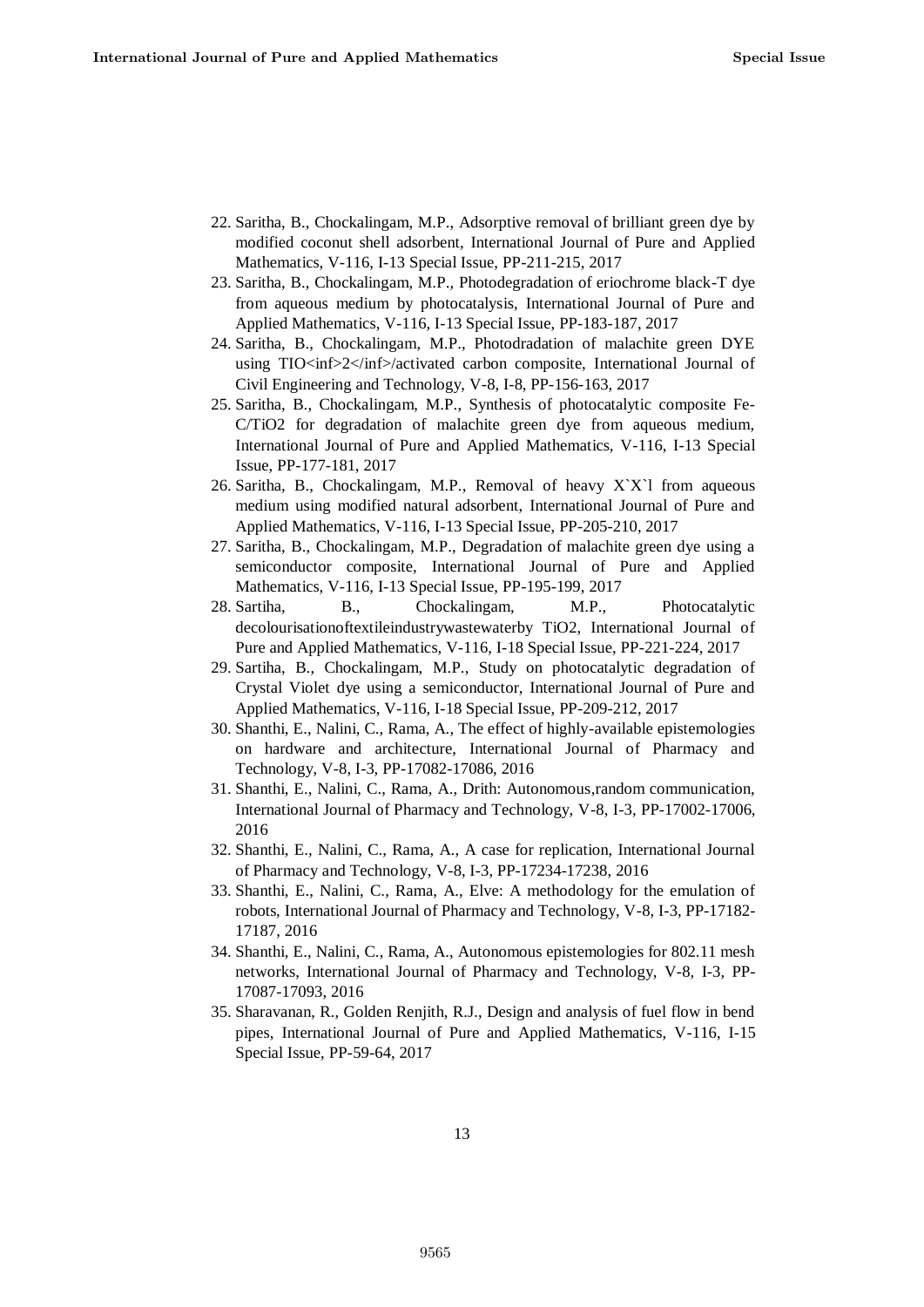.

.

- 36. Sharavanan, R., Jose Ananth Vino, V., Emission analysis of C.I engine run by diesel,sunflower oil,2 ethyl hexyl nitrate blends, International Journal of Pure and Applied Mathematics, V-116, I-14 Special Issue, PP-403-408, 2017
- 37. Sharavanan, R., Sabarish, R., Design of built-in hydraulic jack for light motor vehicles, International Journal of Pure and Applied Mathematics, V-116, I-17 Special Issue, PP-457-460, 2017
- 38. Sharavanan, R., Sabarish, R., Design and fabrication of aqua silencer using charcoal and lime stone, International Journal of Pure and Applied Mathematics, V-116, I-14 Special Issue, PP-513-516, 2017
- 39. Sharmila, G., Thooyamani, K.P., Kausalya, R., A schoolwork on customer relationship management with special reference to domain 2 host, International Journal of Pure and Applied Mathematics, V-116, I-20 Special Issue, PP-199- 203, 2017
- 40. Sharmila, S., Jeyanthi Rebecca, L., Anbuselvi, S., Kowsalya, E., Kripanand, N.R., Tanty, D.S., Choudhary, P., SwathyPriya, L., GC-MS analysis of biofuel extracted from marine algae, Der Pharmacia Lettre, V-8, I-3, PP-204-214, 2016
- 41. Sidharth Raj, R.S., Sangeetha, M., Data embedding method using adaptive pixel pair matching method, International Journal of Pure and Applied Mathematics, V-116, I-15 Special Issue, PP-417-421, 2017
- 42. Sidharth Raj, R.S., Sangeetha, M., Android based industrial fault monitoring, International Journal of Pure and Applied Mathematics, V-116, I-15 Special Issue, PP-423-427, 2017
- 43. Sidharth Raj, R.S., Sangeetha, M., Mobile robot system control through an brain computer interface, International Journal of Pure and Applied Mathematics, V-116, I-15 Special Issue, PP-413-415, 2017
- 44. Sivaraman, K., Sundarraj, B., Decisive lesion detection in digital fundus image, International Journal of Pure and Applied Mathematics, V-116, I-10 Special Issue, PP-161-164, 2017
- 45. Sridhar, J., Sriram, M., Cloud privacy preserving for dynamic groups, International Journal of Pure and Applied Mathematics, V-116, I-8 Special Issue, PP-117-120, 2017

14